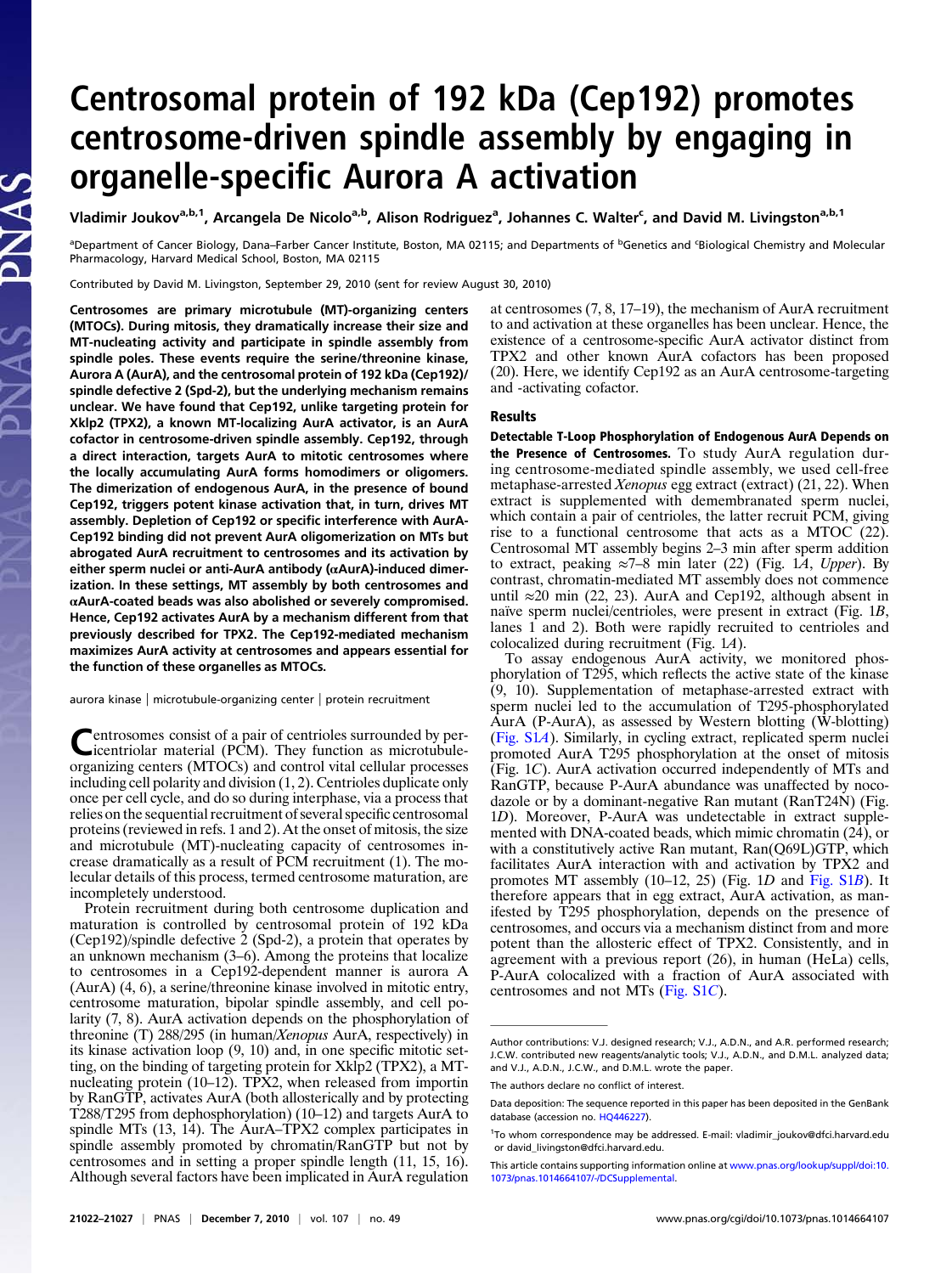

Fig. 1. AurA activation and MT assembly promoted in egg extract by sperm nuclei and αAurA beads. (A) Localization of AurA and Cep192 during MT assembly promoted by sperm nuclei-associated centrosomes (time course) and RanGTP. (Scale bars: 5 μm.) (B) W-blots showing the time course of AurA activation in extract by sperm nuclei (4  $\times$  10<sup>4</sup>/µL). (C) Extract was driven into interphase by the addition of calcium and supplemented with demembranated sperm nuclei (2  $\times$  10<sup>3</sup>/µL). Extract aliquots were withdrawn at the indicated times after sperm addition and analyzed by W-blotting using the indicated antibodies. (D) W-blots of extracts supplemented with XB buffer, nocodazole (50 μM), RanT24N (30 μM), Ran(Q69L)GTP (30 μM), or DNA beads (0.1 μL/μL). Where indicated, reaction mixtures contained sperm nuclei (4 x 10<sup>4</sup>/μL). (*E* and *F*) Beads coated with nonimmune IgG (N/Imm), αAurA, or αAurA-Fab were incubated in rhodamine-tubulin+Ran(Q69L)GTP-supplemented extract and analyzed by fluorescence microscopy (E) and W-blotting (F). (Scale bar: 10 μm.) (G) W-blots of extract incubated with 1.7 μM goat anti-rabbit IgG, IgG fraction (αIgG) and increasing concentrations of αAurA-Fab [detected as IgG light chain (IgG L.C.)]. The concentration of AurA in egg extract is  $\approx$ 0.35 μM.

AurA Activation by Dimerization Is Essential for AurA-Mediated MT **Assembly.** AurA and Cep192 recruitment to and MT nucleation by centrosomes coincided with AurA activation (Fig. 1 A and B). To test for a link between these processes, we exploited the prior observation that in extract, anti-AurA antibody (αAurA)-coated beads, which recruit endogenous AurA complexes, act as MTOCs (27) (Fig. 1*E*,  $\ddot{u}$ ). Interestingly,  $\alpha$ AurA beads, like sperm nuclei/ centrosomes, promoted AurA T295-phosphorylation; by contrast, beads coated with an αAurA monovalent fragment (αAurA-Fab) ([Fig. S1](http://www.pnas.org/lookup/suppl/doi:10.1073/pnas.1014664107/-/DCSupplemental/pnas.201014664SI.pdf?targetid=nameddest=SF1)D, Left) did not (Fig. 1F, quantified in [Fig. S1](http://www.pnas.org/lookup/suppl/doi:10.1073/pnas.1014664107/-/DCSupplemental/pnas.201014664SI.pdf?targetid=nameddest=SF1)E). Moreover, soluble αAurA also activated AurA, whereas soluble αAurA-Fab fragments did not unless they were bridged with a bivalent anti-IgG (IgG) antibody ( $\alpha$ IgG) [\(Fig. S1](http://www.pnas.org/lookup/suppl/doi:10.1073/pnas.1014664107/-/DCSupplemental/pnas.201014664SI.pdf?targetid=nameddest=SF1)F). Thus, AurA was activated by aggregation/cross-linking, a mechanism that has also been reported for Aurora B (AurB) (28).

To clarify this activation mechanism, P-AurA levels were measured in extract supplemented with a constant amount of bivalent αIgG and increasing concentrations of αAurA-Fab. As the αAurA-Fab concentration rose, P-AurA abundance first increased, peaking at an approximately equimolar ratio of αAurA-Fab/endogenous AurA, and then declined (Fig. 1G). This behavior is characteristic of kinase activation by dimerization (29), because the probability of bivalent bridging of the αAurA-Fab–bound AurA by αIgG is predicted to first increase and then decrease as the concentration of free αAurA-Fab rises. Of note, the αIgG used in the aforementioned experiments contained only bivalent IgG molecules, because it was affinity purified from the relevant immune IgG fraction. Moreover, nonreducing SDS/PAGE revealed the presence of only monomeric (i.e., bivalent) Ig molecules both in  $\alpha$ IgG, and in  $\alpha$ AurA [\(Fig. S1](http://www.pnas.org/lookup/suppl/doi:10.1073/pnas.1014664107/-/DCSupplemental/pnas.201014664SI.pdf?targetid=nameddest=SF1)D). Thus, in naive extract, Abdriven dimerization activates AurA. Moreover, the αAurA-Fab beads, unlike the  $\alpha$ AurA beads, although recruiting a similar amount of AurA, failed to act as MTOCs (Fig. 1E, iii, quantified in [Fig. S1](http://www.pnas.org/lookup/suppl/doi:10.1073/pnas.1014664107/-/DCSupplemental/pnas.201014664SI.pdf?targetid=nameddest=SF1)G). These observations suggest that the function of  $\alpha A$ urA beads as MTOCs is a product of αAurA/dimerization-mediated AurA activation occurring on the bead surface.

Cep192 Is an AurA-Binding Partner in Centrosome/MTOC-Driven Spindle Assembly. Mass spectrometry of  $\alpha$ AurA bead-associated proteins revealed multiple peptides derived from the Xenopus ortholog of Cep192/SPD-2 (Joukov et al., unpublished data). This finding, along with the concurrence of AurA/Cep192 colocalization and AurA activation at centrosomes, as well as the central role of Cep192/SPD-2 in centrosome biogenesis (3–6), suggested that a common, Cep192-driven process underlies the development of MTOC activity by both centrosomes and αAurA beads. To explore this notion, we isolated a Xenopus laevis Cep192 cDNA encoding a 2,638 amino acid (aa), 289-kDa protein and raised Cep192 specific N- and C-terminally directed antibodies (αCep192-N and αCep192-C, respectively) (Fig. 2A, [Fig. S2,](http://www.pnas.org/lookup/suppl/doi:10.1073/pnas.1014664107/-/DCSupplemental/pnas.201014664SI.pdf?targetid=nameddest=SF2) and [Fig. S3](http://www.pnas.org/lookup/suppl/doi:10.1073/pnas.1014664107/-/DCSupplemental/pnas.201014664SI.pdf?targetid=nameddest=SF3)A). Immunoprecipitation (IP) of AurA from naïve extract resulted in co-IP of both Cep192 and TPX2 ([Fig. S3](http://www.pnas.org/lookup/suppl/doi:10.1073/pnas.1014664107/-/DCSupplemental/pnas.201014664SI.pdf?targetid=nameddest=SF3)B). Cep192 was not detected in TPX2 IPs, and TPX2 was absent from Cep192 IPs, whereas AurA was present in both (Fig. 2B). Thus, extract contains distinct complexes of AurA bound to TPX2 or to Cep192. AurA interacted with Cep192 directly (Fig. 2C and [Fig. S3](http://www.pnas.org/lookup/suppl/doi:10.1073/pnas.1014664107/-/DCSupplemental/pnas.201014664SI.pdf?targetid=nameddest=SF3) C–E), likely through a segment also involved in TPX2 binding, because endogenous AurA was displaced from both proteins by an AurA-binding fragment of either Cep192 (Cep<sup>521–757</sup>) or TPX2 (TPX2-NT) (Fig. 2D).

To assess the function of AurA–Cep192 complexes, extract was immunodepleted of Cep192 (TPX2 and mock depletions served as controls). Efficient (>95%) depletion of Cep192 or TPX2 did not significantly affect the abundance of the other protein or AurA (Fig. 2E), confirming that a minor fraction of endogenous AurA is bound to Cep192 and TPX2 in distinct complexes. Cep192 depletion did not affect the assembly of RanGTP-induced MT asters or AurA targeting to MTs, which are TPX2-dependent processes (13, 14, 25) (Fig. 2F, iii, quantified in [Fig. S4](http://www.pnas.org/lookup/suppl/doi:10.1073/pnas.1014664107/-/DCSupplemental/pnas.201014664SI.pdf?targetid=nameddest=SF4)A). However, it abrogated AurA centrosomal localization and MT assembly by both centrosomes and αAurA beads (Fig.  $2F$ , i and ii and [Fig. S4](http://www.pnas.org/lookup/suppl/doi:10.1073/pnas.1014664107/-/DCSupplemental/pnas.201014664SI.pdf?targetid=nameddest=SF4)  $B-D$ ). This finding suggests that Cep192 directly targets AurA to centrosomes. Depleting the extract of Cep192 abrogated the earliest, centrosome-driven, step of spindle assembly and inhibited, but did not prevent, bipolar spindle formation (Fig.  $S4E$ ). This result is consistent with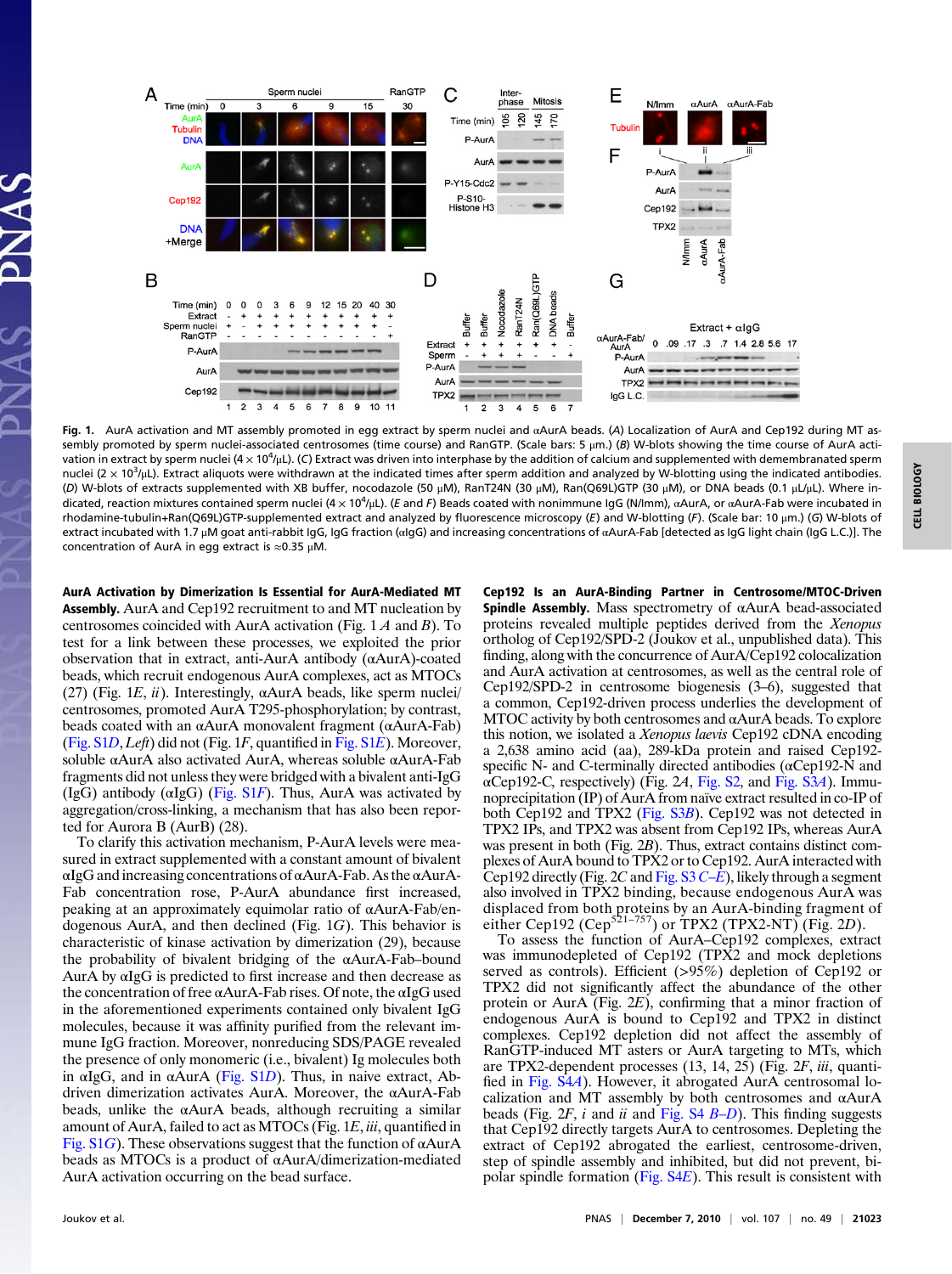

Fig. 2. Cep192 is a cofactor of AurA at centrosomes. (A) Schematic diagram of Xenopus Cep192. The AurA-BD and the three ASH (ASPM, SPD-2, Hydin) domains (40) are shown. The numbers denote aa. The underlying gray lines indicate the polypeptides used for antibody production. (B) W-blot of Cep192 and TPX2 IPs from extract. IgG H.C., IgG heavy chain. Note that the nonimmune IgG, even when used in approximately a twofold excess over αCep192-C and αTPX2 (as assessed by the intensity of IgG H.C.), brings down only a small, background amount of AurA. (C) Binding of recombinant Xenopus AurA to glutathione Sepharose-immobilized glutathione S-transferase (GST), GST-Cep<sup>521–757</sup>, and GST-TPX2-NT. (D) W-blot of αAurA beads retrieved from extracts incubated with 3 μM of the indicated GST polypeptides. (*E*) W-blot of mock-treated, Cep192-, and TPX2-depleted extracts incubated with 4 × 10<sup>4</sup>/μL sperm nuclei (30 min) or with αAurA (0.3 μM) for the indicated times. (F) MT structures assembled in extracts supplemented with sperm nuclei, αAurA beads, or Ran(Q69L)GTP. (Scale bars: 10 μm.) (G) P-AurA and AurA detected by W-blot of αAurA beads retrieved from extracts in Fii. (H) W-blot showing partial rescue of the AurA activation defect by rCep192 in Cep192-depleted, fivefold diluted, extract. (I) Visualization of AurA oligomers by BiFC in extracts and transfected HeLa cells. BiFC complexes are shown in green; MTs (columns 1-3) and CFP (which denotes transfected cells; column 4, pseudocolor) in red; and DNA (DAPI; row 1) in blue. (Scale bars: 10 μm.)

the earlier observations that, both in egg extract and in cells, bipolar spindle formation can proceed without centrosomes, presumably via the chromatin/RanGTP/TPX2-mediated pathway (24, 30, 31). By contrast, and as expected (13, 14, 25, 27, 32), TPX2-depleted extract was inactive in RanGTP-driven MT assembly, while supporting AurA recruitment to and MT nucleation by centrosomes (Fig.  $2F$ , i and iii and [Fig. S4](http://www.pnas.org/lookup/suppl/doi:10.1073/pnas.1014664107/-/DCSupplemental/pnas.201014664SI.pdf?targetid=nameddest=SF4)  $A-C$ ). Nevertheless, TPX2-depleted extract also failed to promote MT assembly by  $\alpha$ AurA beads (Fig. 2F, ii and [Fig. S4](http://www.pnas.org/lookup/suppl/doi:10.1073/pnas.1014664107/-/DCSupplemental/pnas.201014664SI.pdf?targetid=nameddest=SF4)D), a process shown to require both RanGTP and TPX2 (27). This discrepancy might be due to inherent differences between natural (centrosomes) and artificial (αAurA beads) MTOCs. Nevertheless, the differences are likely not absolute, because centrosomal MT assembly, although it does not, per se, require RanGTP and TPX2, is significantly enhanced by excess RanGTP (16, 33, 34). Of note, the TPX2–AurA interaction is not required for either the stimulating effect of RanGTP on centrosomal MTs or bipolar spindle formation (15, 16). Conceivably, MT assembly in an artificial setting by αAurA beads, unlike that by centrosomes, may require not only Cep192 but also TPX2. Taken together, these data reveal that Cep192 and TPX2 control AurA localization and MT assembly promoted by centrosomes and chromatin/RanGTP, respectively.

Cep192 Is Required for AurA Activation by Sperm Nuclei and Forced Dimerization. Because, as shown above, both centrosomes and αAurA beads activated AurA and required Cep192 to act as MTOCs, we asked whether Cep192 and/or AurA dimerization are involved in AurA activation at centrosomes. AurA T295 phosphorylation promoted by both sperm nuclei and αAurA was abolished in Cep192-depleted extract and nearly unaffected in TPX2-depleted extract (Fig.  $2 E$  and G). Recombinant Cep192 (rCep192) [\(Fig. S4](http://www.pnas.org/lookup/suppl/doi:10.1073/pnas.1014664107/-/DCSupplemental/pnas.201014664SI.pdf?targetid=nameddest=SF4)G) was added to Cep192-depleted extract to test the specificity of this depletion effect. It resulted only in minimal reconstitution of Cep192 relative to mock-treated extract and insignificant rescue of AurA activation (data not shown). Reasoning that the ratio of Cep192 to other extract components could be important in achieving AurA activation, rCep192 was tested in Cep192-depleted extract diluted fivefold. In this setting, partial rescue of the AurA activation defect was reproducibly observed (Fig. 2H), indicating that this defect is, at least in part, a specific outcome of Cep192 depletion. Thus, in extract, Cep192, and not TPX2, is required for dimerization-driven AurA activation. Accordingly, density gradient sedimentation analysis revealed that AurA activated by αAurA was complexed with Cep192 and not with TPX2 (Fig.  $S5A$  and B, rows 11–14 vs. 6–9).

If the dimerization-driven mechanism operates in cells, endogenous AurA would be expected to form homodimers at spindle structures. Indeed, using Bimolecular Fluorescence Complementation (BiFC) (35), AurA homodimers and/or higher order oligomers were detected at both centrosomes and spindle MTs in egg extract and in mitotic cells (Fig. 2I and Fig.  $S6\overline{A}$  and [B](http://www.pnas.org/lookup/suppl/doi:10.1073/pnas.1014664107/-/DCSupplemental/pnas.201014664SI.pdf?targetid=nameddest=SF6)). Moreover, AurA oligomerized on MTs of RanGTP-induced asters, even in Cep192-depleted extract (Fig. 2I). As shown above, P-AurA was undetectable in this setting (Fig. 1D, lane 5, and [Fig. S1](http://www.pnas.org/lookup/suppl/doi:10.1073/pnas.1014664107/-/DCSupplemental/pnas.201014664SI.pdf?targetid=nameddest=SF1)B). Thus, AurA oligomerization on spindle structures can occur in the absence of Cep192 and is, by itself, insufficient to promote readily measurable AurA T295 phosphorylation. We also detected oligomers of AurB on mitotic chromosomes and in the midbody, where this kinase normally resides (8) ([Fig. S6](http://www.pnas.org/lookup/suppl/doi:10.1073/pnas.1014664107/-/DCSupplemental/pnas.201014664SI.pdf?targetid=nameddest=SF6) C [and](http://www.pnas.org/lookup/suppl/doi:10.1073/pnas.1014664107/-/DCSupplemental/pnas.201014664SI.pdf?targetid=nameddest=SF6)  $D$ ), suggesting that oligomerization might be a common property of the Aurora family kinases.

AurA–Cep192 Interaction Is Essential for AurA Activity and MTOC Function. To further explore the function of AurA–Cep192 complexes, dominant-negative and antibody antagonists were used. We found that the AurA-binding domain (AurA-BD)-containing fragment of Cep192,  $Cep^{521-757}$ , when added to extract before αAurA, did not affect AurA di/oligomerization promoted by αAurA. However, it disrupted endogenous AurA–Cep192 com-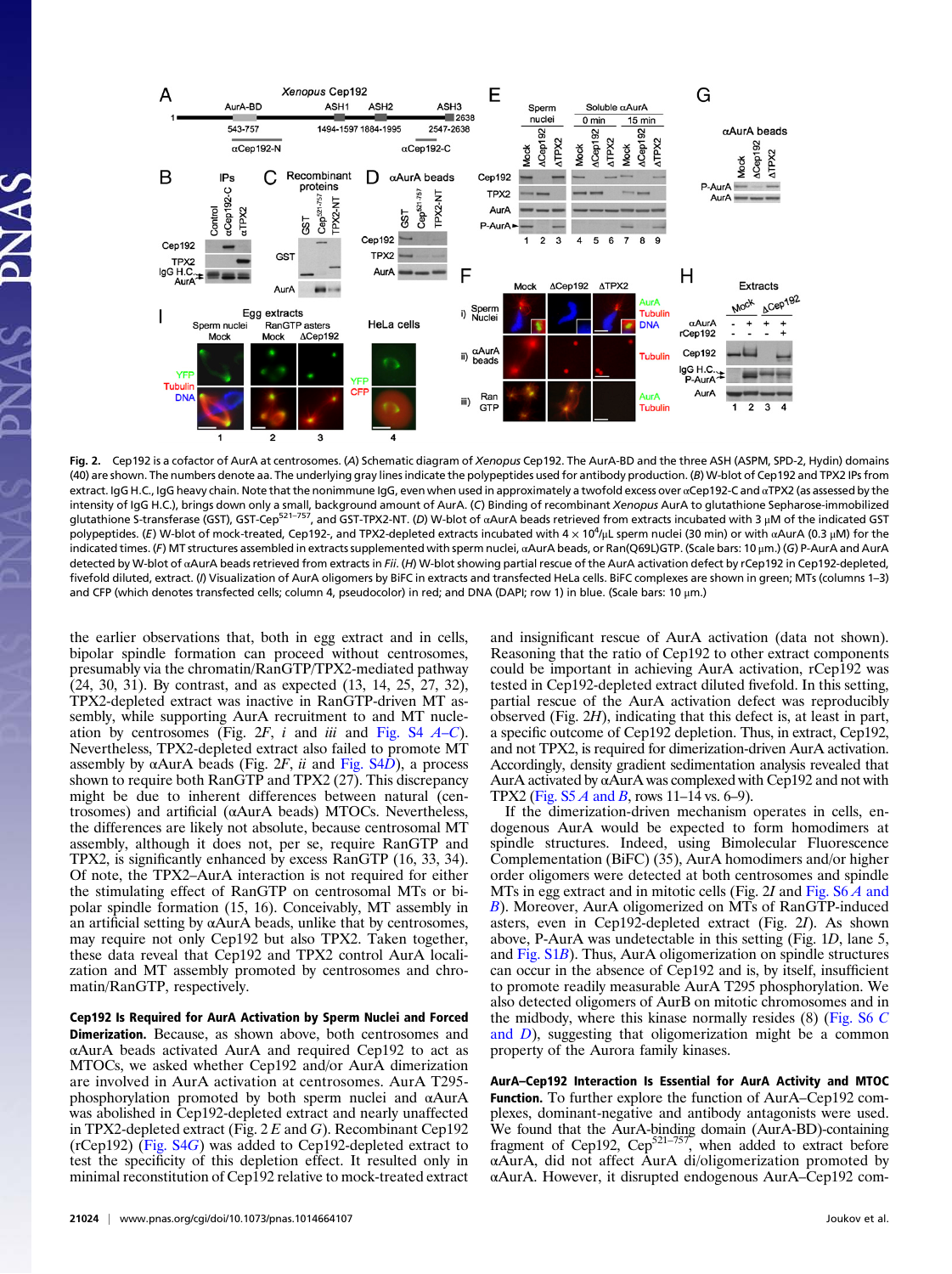plexes and prevented activation of the di/oligomerized kinase ([Fig.](http://www.pnas.org/lookup/suppl/doi:10.1073/pnas.1014664107/-/DCSupplemental/pnas.201014664SI.pdf?targetid=nameddest=SF5) [S5](http://www.pnas.org/lookup/suppl/doi:10.1073/pnas.1014664107/-/DCSupplemental/pnas.201014664SI.pdf?targetid=nameddest=SF5)B, rows 21–23 vs. 11–13). Together with the results of Cep192 depletion, these data demonstrate that only when bound to endogenous Cep192 is AurA capable of activation upon dimerization. Cep<sup>521–757</sup> also inhibited the targeting of AurA to centrosomes, as well as MT assembly (Fig.  $3\overline{A}$ ,  $\overline{B}$ , and  $\overline{F}$ ,  $\overline{u}$ ) and AurA activation (Fig. 3C, lanes 3 vs. 2 and 7 vs. 6) promoted by either sperm nuclei/centrosomes or αAurA-induced dimerization. Supplementing extract with an affinity-purified αCep192-N antibody directed against the AurA-BD led to similar inhibitory defects (Fig. 3  $D$  and  $E$ , and [Fig. S5](http://www.pnas.org/lookup/suppl/doi:10.1073/pnas.1014664107/-/DCSupplemental/pnas.201014664SI.pdf?targetid=nameddest=SF5)C), which were observed in Cep192-depleted extract, as shown above [\(Table S1](http://www.pnas.org/lookup/suppl/doi:10.1073/pnas.1014664107/-/DCSupplemental/st01.doc)). By contrast, αCep192-C antibody, which did not react with the AurA-BD, lacked these effects. Instead, it activated AurA, presumably by dimerizing preexisting AurA–Cep192 complexes ([Fig. S5](http://www.pnas.org/lookup/suppl/doi:10.1073/pnas.1014664107/-/DCSupplemental/pnas.201014664SI.pdf?targetid=nameddest=SF5)D and data not shown). These results confirm that Cep192 targets AurA to centrosomes and promotes activation of the dimerized enzyme.

Interfering with the AurA–Cep192 interaction abrogated the MTOC function of both centrosomes and αAurA beads, but it did not affect Cep192 targeting to centrosomes (Fig.  $3A$  and D) or AurA binding to the beads (Fig.  $3F$ , lane *ii*). Thus, neither Cep192 nor AurA alone is sufficient for MTOC function, which appears to require intact AurA–Cep192 complexes. Collectively, our findings imply that Cep192, through a direct interaction, targets AurA to centrosomes, where AurA–Cep192 complexes undergo di/oligomerization (likely as a consequence of their proximity and not by a direct effect of Cep192). The latter event, in turn, triggers AurA activation, which drives MT assembly.

Cep192 Maximizes AurA Activity at Centrosomes. The notion that Cep192 promotes activation of dimerized AurA was tested further. Unlike binding to TPX2 (10–12), binding to Cep192 did not activate AurA directly, because endogenous AurA complexed to either full-length Cep192 (as is the case in naïve extract) or its<br>AurA-BD (Cep<sup>521–757</sup>) lacked T295 phosphorylation (Fig. 3C, lane 4 vs. 1 and 5 and Fig. 3G, lane 3 vs. 2). AurA activation ensued when endogenous AurA–Cep192 complexes, but not AurA free of full length Cep192, were dimerized by bivalent αAurA or

αCep192-C. To test whether the AurA–Cep192 interaction is required for kinase activation after dimerization has occurred, extract was preincubated with αAurA on ice to dimerize AurA– Cep192 complexes. This step was followed by the addition of  $Cen<sup>521-757</sup>$  and incubation at 21 °C. Dimerization of endogenous  $Cep^{521-757}$  and incubation at 21 °C. Dimerization of endogenous AurA by αAurA, even when performed on ice, resulted in a slight activation of the kinase (Fig. 3H, lanes 5 and 6 vs. 1 and 2). Displacement of endogenous Cep192 from dimerized AurA in this setting and subsequent incubation at 21 °C did not prevent further AurA activation (Fig.  $3F$ , lane iv vs. iii; and Fig.  $3H$ , lanes 5–8). By contrast, and as expected, kinase activation was abolished when Cep192 was displaced from AurA before its dimerization (Fig.  $3F$ , lane *ii* vs. *i* and Fig.  $3H$ , lanes 1–4). Thus, the endogenous AurA–Cep192 interaction is essential for steps that link AurA dimerization to its activation but not for the sustained activity of the dimerized enzyme.

Moreover, when Cep192 was displaced from AurA–Cep192 complexes predimerized on αAurA beads, not only AurA activation but also MT assembly proceeded (Fig.  $3F$ , lane iv, quantitated in Fig. 3I). Thus, after AurA–Cep192 complexes have dimerized, AurA activity and not Cep192 drives MT assembly. In support of this view, centrosomes that contained Cep192 but lacked AurA failed to promote AurA activation and to function as MTOCs (Fig.  $3A-E$  and [Fig. S5](http://www.pnas.org/lookup/suppl/doi:10.1073/pnas.1014664107/-/DCSupplemental/pnas.201014664SI.pdf?targetid=nameddest=SF5)C).

As a test of the possible biological rationale underlying the different mechanisms of AurA activation at MTs and centrosomes, we compared the maximum extent of endogenous AurA activation that can be achieved in extract in the presence of TPX2-NT and  $\alpha$ AurA. TPX2-NT activates AurA by mimicking endogenous TPX2 (12, 16), whereas αAurA does so by dimerizing endogenous AurA–Cep192 complexes (see above). Of note, both treatments promoted AurA activation independent of MTs and RanGTP (refs. 12 and 16) and data not shown). Moreover, throughout a titration of αAurA, endogenous AurA activation was abrogated by  $Cep^{521-757}$ , indicating dependence on an endogenous AurA–Cep192 interaction [\(Fig. S7](http://www.pnas.org/lookup/suppl/doi:10.1073/pnas.1014664107/-/DCSupplemental/pnas.201014664SI.pdf?targetid=nameddest=SF7)A). Consistent with the above-described results, the Cep192/ dimerization-mediated mechanism resulted in significantly higher AurA T295 phosphorylation (as assessed by W-blotting) and in

Fig. 3. Cep192-mediated AurA activation is essential for MTOC function. (A and D) Localization of AurA and Cep192 on centrosomal asters assembled in extracts sup-<br>plemented with 3 μM GST or Cep<sup>521–757</sup> (A) or with 0.7 μM nonimmune IgG or αCep192-N (D). (Scale bars: 2.5 μm.) (B and E) Quantitation of MT aster surface area in A and D, respectively. The results obtained in the presence of 0.2 μM αCep192-N are also shown for comparison  $(E)$ . Error bars, SD.  $*P < 0.0001$  compared with the corresponding control extract, as determined by a two-tailed Student's  $t$  test. The number of asters analyzed is shown in parentheses. (C) W-blot of extracts incubated with XB buffer, Cep<sup>521-757</sup> (3  $\mu$ M), or TPX2-NT (6 μM) in the absence or presence of sperm nuclei (4  $\times$  10<sup>4</sup>/µL) or  $\alpha$ AurA (0.6 µM). (F) W-blots and images of αAurA beads that were added to extract before (iii and  $iv$ ) or after (i and ii) its incubation with 3  $\mu$ M GST or Cep<sup>521–757</sup> on ice. (Scale bar: 10  $\mu$ m.) (G) In vitro kinase assay of endogenous AurA complexes isolated from egg extract incubated with XB buffer or Cep<sup>521-757</sup> (3  $\mu$ M). The reaction products were resolved by SDS/PAGE and transferred onto a nitrocellulose membrane, which was subjected to autoradiography  $(^{32}PO_{4}$ -histone

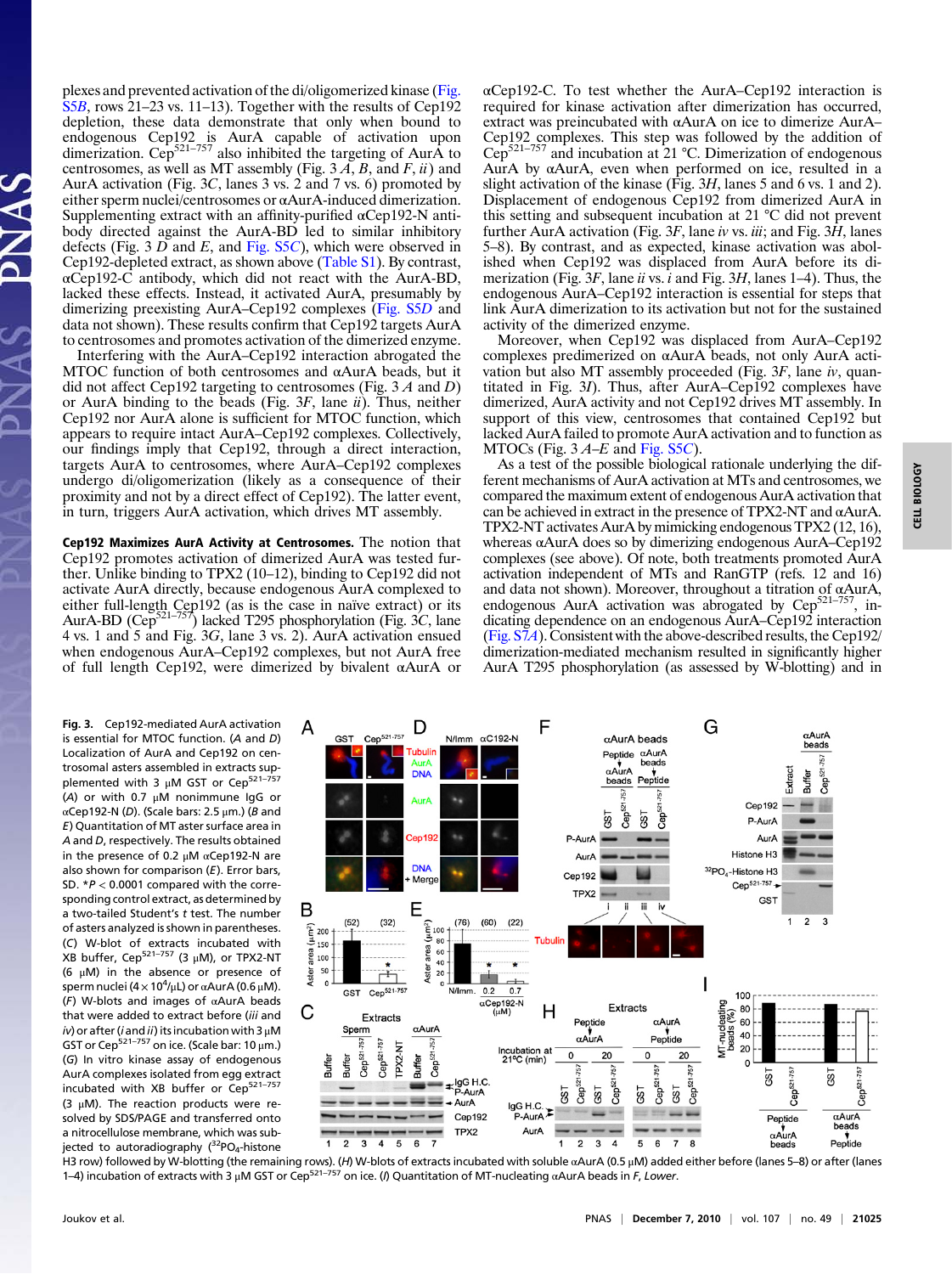

Fig. 4. Comparison of AurA regulation by Cep192 and TPX2. (A) Quantitative comparison of AurA T295 phosphorylation induced by TPX2-NT and αAurA (see [Fig. S7](http://www.pnas.org/lookup/suppl/doi:10.1073/pnas.1014664107/-/DCSupplemental/pnas.201014664SI.pdf?targetid=nameddest=SF7)B for the relevant data). (B and C) Intact AurA–Cep192 complexes are essential for the efficient phosphorylation of endogenous maskin in sperm nuclei- or αAurA-supplemented extracts. Mock-treated and Cep192-depleted (B) or naïve (C) egg extracts were incubated with the indicated components and [ $\gamma$ -<sup>32</sup>PO<sub>4</sub>]ATP. Extracts were diluted with radio-immunoprecipitation assay (RIPA) buffer and subjected to IP with anti-maskin Ab. IPs were analyzed by autoradiography and the results quantified as described in [SI Materials and](http://www.pnas.org/lookup/suppl/doi:10.1073/pnas.1014664107/-/DCSupplemental/pnas.201014664SI.pdf?targetid=nameddest=STXT) [Methods](http://www.pnas.org/lookup/suppl/doi:10.1073/pnas.1014664107/-/DCSupplemental/pnas.201014664SI.pdf?targetid=nameddest=STXT) (see [Fig. S7](http://www.pnas.org/lookup/suppl/doi:10.1073/pnas.1014664107/-/DCSupplemental/pnas.201014664SI.pdf?targetid=nameddest=SF7) G and H, Upper for the relevant data). The calculated values for the corresponding control extracts were set at 100%. (D) Model of AurA regulation by TPX2 (10–16, 25) and Cep192.

measurably greater kinase activity (as assessed by an in vitro kinase assay) than did saturated TPX2 binding (Fig. 4A and [Fig. S7](http://www.pnas.org/lookup/suppl/doi:10.1073/pnas.1014664107/-/DCSupplemental/pnas.201014664SI.pdf?targetid=nameddest=SF7) B–D). These results provide a possible explanation for the more prominent AurA T288/T295 phosphorylation at centrosomes than at MTs.

Such potent AurA activation might be critical for the efficient phosphorylation of AurA substrates at centrosomes. One of them is TACC3/maskin. Phosphorylation of TACC3/maskin by AurA at three sites is critical for centrosomes to function as potent MTOCs (reviewed in ref. 7). Our analysis [\(Fig. S7](http://www.pnas.org/lookup/suppl/doi:10.1073/pnas.1014664107/-/DCSupplemental/pnas.201014664SI.pdf?targetid=nameddest=SF7) E-I) revealed that, in crude extract, maskin undergoes constitutive phosphorylation, approximately half of which is attributed to AurA [\(Fig. S7](http://www.pnas.org/lookup/suppl/doi:10.1073/pnas.1014664107/-/DCSupplemental/pnas.201014664SI.pdf?targetid=nameddest=SF7)G, Upper, lane 3 vs. 1). This constitutive phosphorylation was Cep192-independent (Fig. 4B, Buffer; and [Fig. S6](http://www.pnas.org/lookup/suppl/doi:10.1073/pnas.1014664107/-/DCSupplemental/pnas.201014664SI.pdf?targetid=nameddest=SF6)G, Upper, lane 2 vs. 1). By contrast, when extracts were supplemented with either sperm nuclei or αAurA, AurA-mediated maskin phosphorylation became Cep192-dependent. For example, by comparison with corresponding mock-treated extracts, this phosphorylation was decreased by  $\approx 60-70\%$  in Cep192-depleted or Cep<sup>521–757</sup>supplemented extracts (Fig. 4 B and C, and Fig.  $S7$   $G-I$ ). These data reinforce the conclusion that the AurA–Cep192 complex is specifically required for the centrosome/dimerization-mediated AurA activation.

## Discussion

This study has revealed the mechanism of AurA targeting to and activation at mitotic centrosomes that underlies their function as MTOCs (Fig. 4D). To our knowledge, it also offers the first molecular insight into the function of Cep192, a key protein in centrosome biogenesis.

Cep192 binds AurA and targets it to centrosomes, where AurA forms dimers or higher order oligomers (as detected by BiFC) and undergoes activation (as evidenced by T288/T295 phosphorylation). Cep192 does not seem to be essential for AurA oligomerization in vivo, because AurA formed oligomers both at centrosomes and at MTs, likely as a result of its high intraorganelle concentration. Although the BiFC assay does not allow one to distinguish between the formation of true dimers and higher order oligomers of AurA, our experiments using αAurA demonstrate that the dimerization of endogenous AurA, in the presence of bound Cep192, is sufficient to initiate T295 phosphorylation and kinase activation. This process might occur via transphosphorylation, i.e., in a manner described for certain other protein kinases (36). Hence, Cep192 activates AurA at centrosomes via a mechanism fundamentally different from that used by TPX2 at spindle MTs (10–12). The former mechanism is inherently associated with more-prominent kinase T-loop phosphorylation and results in an apparently higher AurA activity. Nonetheless, and consistent with previous reports (10–12), TPX2-NT also promoted AurA activation, as assessed by an in vitro kinase assay (Fig.  $S7C$ ) and by the stimulating effect of TPX2-NT on RanGTP-induced MT aster formation (refs. 11, 15, and 16) and data not shown). These observations, along with the higher abundance of the MT-bound versus centrosome-localized AurA, strongly suggest that TPX2 plays a significant overall role in AurA activation in the vicinity of chromatin and on MTs.

Of note, phosphorylation of AurA at T295 increased its avidity toward Cep192 (Fig. 1F and [Fig. S1](http://www.pnas.org/lookup/suppl/doi:10.1073/pnas.1014664107/-/DCSupplemental/pnas.201014664SI.pdf?targetid=nameddest=SF1)E) and was accompanied by the formation of high-molecular weight AurA complexes ([Fig. S5](http://www.pnas.org/lookup/suppl/doi:10.1073/pnas.1014664107/-/DCSupplemental/pnas.201014664SI.pdf?targetid=nameddest=SF5)B). Thus, activated AurA may well facilitate centrosomal recruitment of Cep192, further enhancing accumulation and activation of AurA at centrosomes in a positive feedback loop. High local concentration of AurA–Cep192 complexes may also favor their multimerization. Hence, by targeting AurA to centrosomes, Cep192 appears to initiate a process inherently capable of maximizing AurA activity at these organelles. Such a mechanism might be essential to ensure sufficient AurA phosphorylation-mediated recruitment and/ or activation of spindle assembly factors, such as TACC3/maskin, responsible for centrosomes to operate as dominant MTOCs. Indeed, we found Cep192/oligomerization-mediated AurA activation to be critical for the function of MTOCs, both natural (centrosomes) and artificial (αAurA-coated beads). Parenthetically, the AurA–Cep192 function, reported here, is independent of centriole duplication/assembly (3, 5, 6), because exogenous, sperm nuclei-derived centrioles did not duplicate under the experimental conditions used (metaphase-arrested extract) (1, 2) and remained intact through the experiment (Fig.  $3A$  and D).

The formation of AurA oligomers on MTs, by itself, did not translate into additional AurA activation, as assessed by T295 phosphorylation, because AurA was not bound to Cep192 in this setting. Moreover, in the absence of an intact AurA–Cep192 interaction, even forced, bivalent antibody-induced dimerization failed to promote AurA activation. Similarly, in human cells measurable levels of T288-phosphorylated AurA were detected at centrosomes and not at MTs (ref. 26 and [Fig. S1](http://www.pnas.org/lookup/suppl/doi:10.1073/pnas.1014664107/-/DCSupplemental/pnas.201014664SI.pdf?targetid=nameddest=SF1)C), whereas AurA oligomerization occurred in both compartments (Fig. 2I, column 4). These data, along with the finding that Xenopus and human AurA each interacted in vitro with a highly conserved domain shared by both Xenopus and human Cep192 ([Fig. S3](http://www.pnas.org/lookup/suppl/doi:10.1073/pnas.1014664107/-/DCSupplemental/pnas.201014664SI.pdf?targetid=nameddest=SF3)E), suggest that AurA–Cep192 complexes operate in a similar fashion in amphibian and mammalian cells.

The precise mechanism of Cep192-mediated AurA activation at centrosomes will require further investigation. One wonders whether additional factors are involved in the formation of AurA di/oligomers and whether the latter dissociate into monomers before their participation in the phosphorylation of centrosomal substrates. In this regard, it appears that AurA–Cep192 binding alone is insufficient for AurA activation upon dimerization. Because displacement of endogenous AurA from Cep192 by an excess of either Cep<sup>521–757</sup> or Cep<sup>1–1000</sup>, the 1,000-aa N-terminal fragment of Cep192 ([Fig. S3](http://www.pnas.org/lookup/suppl/doi:10.1073/pnas.1014664107/-/DCSupplemental/pnas.201014664SI.pdf?targetid=nameddest=SF3)C), prevented AurA activation by αAurA or sperm nuclei (see above and data not shown), Cep192 binding plus another function(s) of bound Cep192 are likely needed for AurA activation. Thus, in addition to the AurAbinding domain, another region(s) of Cep192 and/or a Cep192 interacting protein(s) likely contributes to the activation process (e.g., by scaffolding, allostery, or posttranslational modification